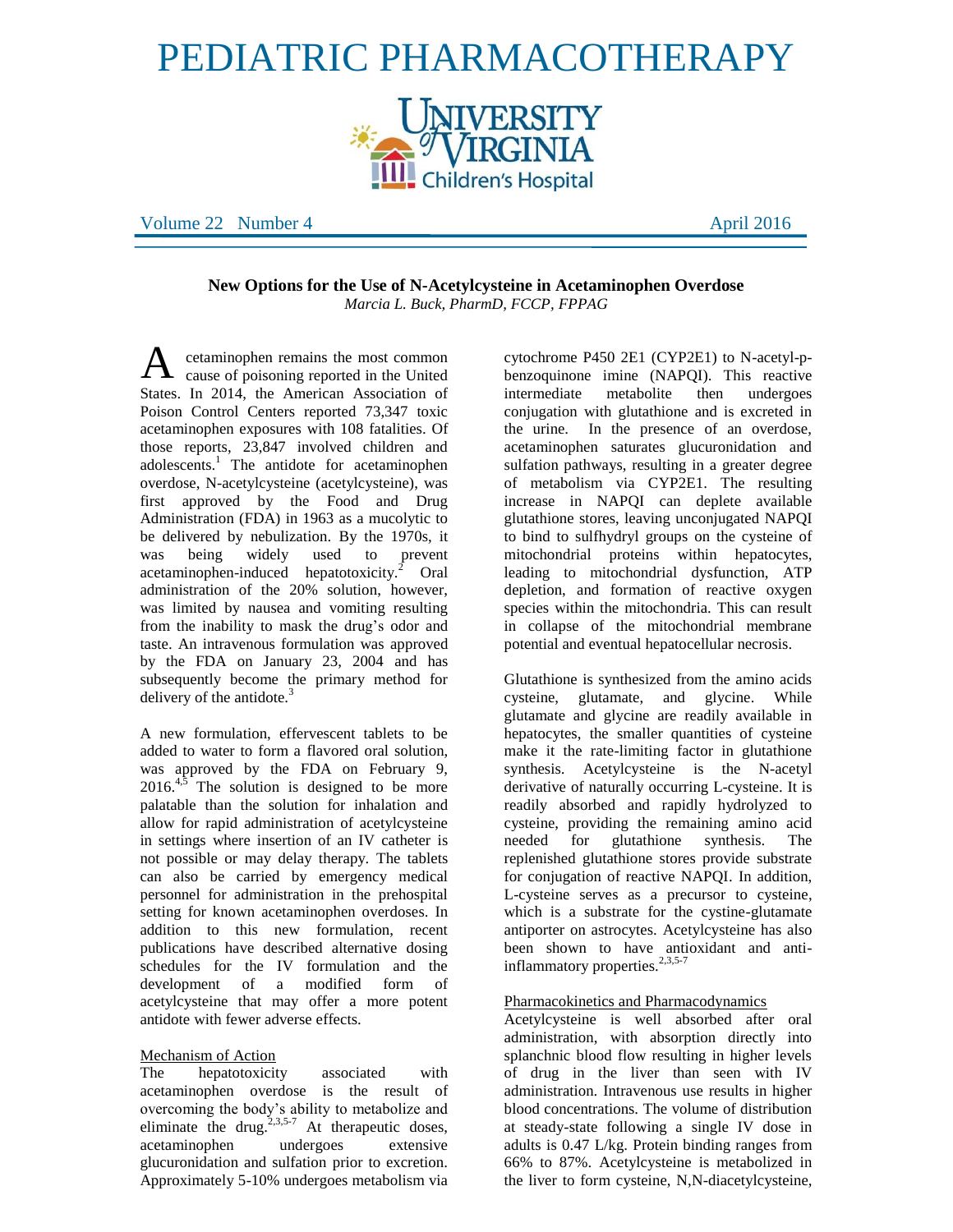glutathione, and other metabolites. Following IV administration, the mean half-life of acetylcysteine in adults is 5.6 hours, with a clearance of 0.11 L/hr/kg. Pharmacokinetic studies in neonates have shown a longer half-life of approximately 11 hours. Hepatic impairment results in an increase in half-life of approximately 80%, but does not affect dosing. Renal clearance accounts for approximately 30% of total body clearance. There is no need to adjust dosing for renal impairment. Hemodialysis may remove acetylcysteine.<sup>5,7</sup>

After a single dose of 11 grams, prepared by dissolving the effervescent tablets in 300 mL water, in 29 healthy adults, the median time to maximum concentration  $(T_{max})$  was 2 hours (range 1-3.5 hrs), with a mean maximum plasma concentration  $(C_{\text{max}})$  of 26.5 (CV 29%). The median area under the concentration-time curve (AUC) value was 186 (29%) hr•mcg/mL. The mean half-life was  $18.1$  (22%) hours.<sup>3</sup>

#### Warnings and Precautions

Hypersensitivity reactions have been reported with acetylcysteine. If a reaction occurs, therapy should be discontinued if possible. Oral acetylcysteine may aggravate vomiting after acetaminophen overdose and increase the risk for gastrointestinal bleeding in patients with underlying esophageal varices or ulcers.<sup>3,5</sup>

Acetylcysteine effervescent tablets contain sodium bicarbonate. The 500 mg tablet contains 88 mg (3.8 mEq) sodium and the 2.5 gram tablet contains 438 mg (19 mEq) sodium. The average 60 kg adult would receive a total 7 grams (304 mEq) of sodium on day 1 of treatment, 5.3 grams (230 mEq) on day 2, and 4.4 grams (191 mEq) on day 3 of the standard regimen. The sodium content for a pediatric patient is approximately 5 mEq/kg on day 1, 3.8 mEq/kg on day 2, and 3.2 mEq/kg on day 3. Exposure to this additional sodium load should be considered prior to use in patients with heart failure, hypertension, or renal impairment.<sup>5</sup>

#### Adverse Effects

The most commonly reported adverse effects following oral acetylcysteine administration include nausea, vomiting, and rash with or without fever. The IV preparation has a similar adverse effect profile, but with the addition of acute flushing and erythema during the first hour of administration in 1-7% of patients. Approximately 1-3% of patients receiving IV acetylcysteine develop symptoms of an anaphylactoid reaction, with rash, pruritus, bronchospasm, angioedema, and/or hypotension. Patients with higher acetaminophen concentrations when acetylcysteine is given are less likely to have a hypersensitivity reaction, possibly due to blunting of the symptoms. These reactions appear to be histamine-mediated; it has been suggested that patients with a history of

asthma or atopy may be more prone to hypersensitivity reactions. 3,5,8-10

There is a single case report of acute severe respiratory distress secondary to the erroneous swallowing of an acetylcysteine effervescent tablet.<sup>11</sup> The case occurred in a 72-year-old Turkish man who had attempted to swallow a 1,200 mg acetylcysteine effervescent tablet, available without a prescription in that country for respiratory infections. The tablet became stuck in his throat and began foaming. He aspirated the drug while attempting to breathe. Upon arrival at the hospital, he was conscious, but lethargic and had an oxygen saturation of 84%. Imaging revealed a narrowing of the subglottic region, suggestive of edema. He was initially managed with oxygen, epinephrine, nebulized albuterol, and prednisone. Additional therapies included theophylline and both esmolol and nitroglycerin to control his hypertension. Symptoms were largely resolved by day 3 of admission and he was discharged on day 7.

#### Dosing and Administration

Acetylcysteine should be initiated as soon as possible following acetaminophen overdose. Following assessment and review of the patient's laboratory values, the decision to administer acetylcysteine is typically based on the level of risk determined from the Rumack Matthew nomogram. 12,13 The nomogram uses plasma acetaminophen levels obtained 4 hours after ingestion or later, to account for complete absorption of the ingested drug. A level of 150 mcg/mL or greater at 4 hours indicates probable risk for hepatotoxicity, defined as an alanine aminotransferase (ALT) or aspartate aminotransferase (AST) greater than 1000 IU/L.

Acetylcysteine is most effective when administered within 8 hours of an acetaminophen overdose, but has been shown to be effective when given as long as 16 to 18 hours after ingestion.<sup>7</sup> The nomogram does not apply in patients with acetaminophen toxicity secondary to repeated supratherapeutic doses where hepatotoxicity may occur in spite of lower acetaminophen levels. Administration of acetylcysteine in these cases should be guided by plasma levels and indicators of hepatic function.

## Dosing for Intravenous Administration

The manufacturer recommends a total IV acetylcysteine dose of 300 mg/kg be administered over 21 hours using a 3-dose regimen beginning with a loading dose of 150 mg/kg given over 1 hour, followed by a dose of 50 mg/kg given over 4 hours, and then a dose of 100 mg/kg given over 16 hours.

The 20% (200 mg/mL) injection is available in 30 mL single dose vials and should be diluted with 5% dextrose, 0.45% sodium chloride, or sterile water. The final dilution varies by weight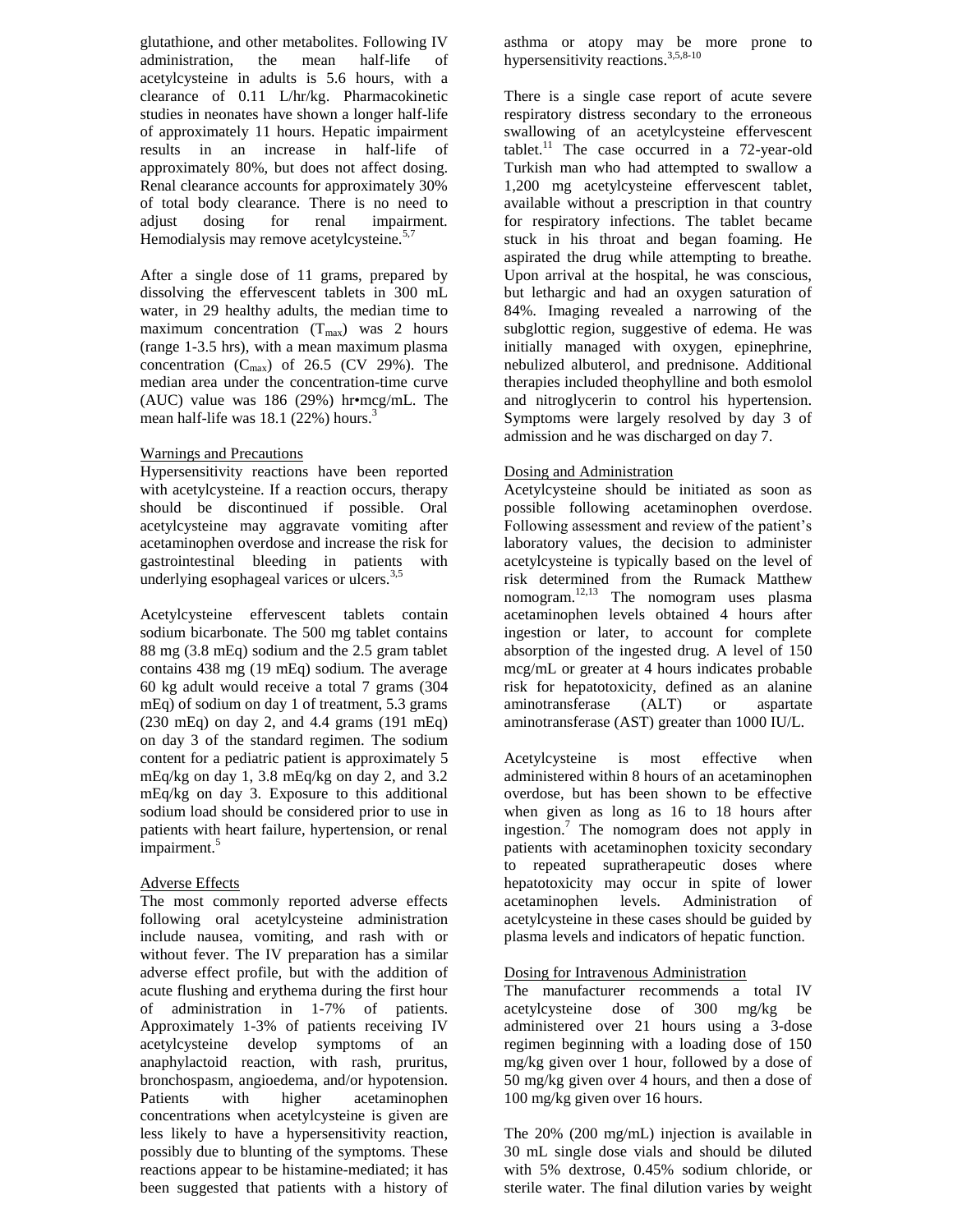to prevent fluid overload. For patients  $\geq 40$  kg, the three doses are administered in 200 mL, 500 mL, and 1000 mL respectively. In patients weighing between 21 and 39 kg, the doses are given in 100 mL, 250 mL, and 500 mL. Weightbased dilutions are recommended for children < 20 kg: 3 mL/kg for the 150 mg/kg loading dose, 7 mL/kg for the 50 mg/kg second dose, and 14 mL/kg for the 100 mg/kg third dose.

## Dosing for Oral Administration

The recommended oral dosing regimen for acetylcysteine (using either the 200 mg/mL inhalation solution or the oral solution prepared from the effervescent tablets) is a 140 mg/kg loading dose of acetylcysteine, followed by maintenance doses of 70 mg/kg beginning 4 hours after the loading dose. This dose is continued every 4 hours for a total of 17 maintenance doses. If the time of the overdose is unknown, or if the overdose occurred more than 8 hours prior to admission, the length of therapy should be guided by acetaminophen levels. In cases of a massive overdose, an overdose of a sustained-release product, in patients with preexisting liver disease, or in cases where plasma concentrations of ALT, AST, and INR remain elevated, acetylcysteine may be continued until resolution.

# Preparation of the Effervescent Tablets

Acetylcysteine effervescent tablets are available in 500 mg and 2.5 gram strengths. The calculated dose should be rounded to the nearest number of complete tablets. The tablets for each dose should be dissolved in 300 mL of water for patients weighing at least 60 kg or 150 mL of water for patients 20 to 59 kg. For children weighing less than 20 kg, two 2.5 gram tablets should be dissolved in 100 mL of water to make a 50 mg/mL solution. The dose should be drawn up and administered with an oral syringe. The effervescent tablets may be stored at room temperature. Once dissolved, the lemon mint solution should be used within 2 hours.

# Alternative Acetylcysteine Regimens

An alternative method of delivering IV acetylcysteine as a 150 mg/kg loading dose given over 1 hour followed by an infusion of 14 mg/kg/hr for 20 hours was shown to be safe and effective in adults by Johnson and colleagues in  $2011$ .<sup>14</sup> This method reduces the potential for medication errors by eliminating the need to change doses, dilutions and infusion rates between the second and third maintenance infusions.

In 2015, Pauley and colleagues conducted a review of this regimen in pediatric patients.<sup>15</sup> Fifty-nine patients (mean age  $13.4 + 4.3$  years) were included in the analysis. The patients received an IV acetylcysteine regimen consisting of a 150 mg loading dose over 1 hour followed by a 15 mg/kg/hr infusion continued until termination criteria (acetaminophen level < 10 mcg/mL and ALT/AST levels normal or decreasing) were met. Fifty-six patients had an acute acetaminophen overdose, with an estimated mean dose of 249 mg/kg; 49 were intentional overdoses. Forty-three patients (73%) were categorized as being at possible or probable risk of hepatotoxicity based on the Rumack Matthew nomogram.

The mean duration of treatment with IV acetylcysteine was  $30 + 17.7$  hours. At the time of discontinuation, 44 patients (76%) had ALT levels within the normal range, with the remaining 15 patients' levels trending downward. Two patients (3.4%) developed hepatotoxicity  $(ALT$  levels  $> 1000$  units/ $L$ ) following late presentations after intentional ingestions. No patients developed hepatic failure or required intubation, dialysis, or transplantation. There were no deaths. Two patients developed anaphylactoid reactions. Based on their findings, the authors concluded that this alternative regimen was effective and well tolerated among the pediatric patients evaluated.

The use of a standard duration of treatment has been questioned in several other papers. In a 2012 commentary published in *Clinical Toxicology*, Rumack and Bateman noted that the dosing scheme for IV acetylcysteine was done without consideration for massive overdose or patients presenting late after ingestion.<sup>7</sup> The authors summarized earlier studies that found greater efficacy with oral acetylcysteine in patients for whom therapy was started more than 16-18 hours after ingestion. They hypothesized that the longer duration of the oral schedule may provide higher acetylcysteine plasma concentrations and a longer lasting hepatoprotective effect.

The authors suggested that an approach tailored to the patient may be more effective. 7 Patients with less severe ingestions may not require a full treatment course. For patients with delayed treatment or a larger overdose, it may be appropriate to continue treatment beyond the typical 21-hour IV course. The appropriate dose for continuation in these cases has not been defined. Prolonged infusion of the third dose (6.25 mg/kg/hr) may not provide enough acetylcysteine to be effective. They provided a scenario based on the acetaminophen level taken after 20 hours of acetylcysteine administration, with the examples of a level of 13 mcg/mL requiring continued treatment at 6.25 mg/kg/hr, a level of 27 mcg/mL requiring treatment with 12.5 mg/kg/hr, and a level of 41 mcg/mL requiring treatment with 17.5 mcg/kg/hr.

The concept of discontinuing IV acetylcysteine prior to completion of the 21-hour course has recently been studied by Lucyk and colleagues.<sup>16</sup>